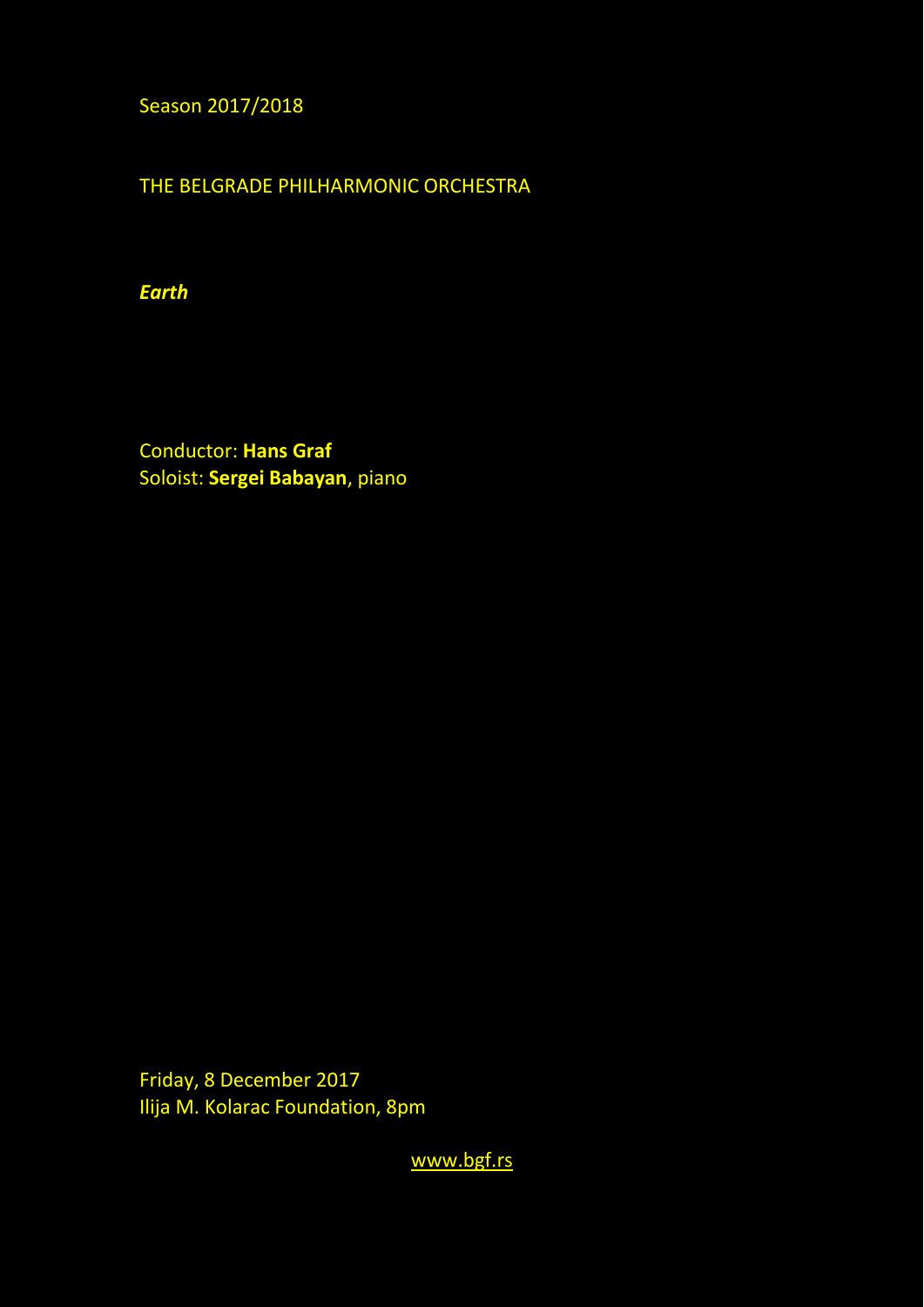Programme:

**Igor Stravinsky** *Funeral Song*, Op. 5 (Serbian premiere)

Duration: approx. 12 minutes.

## **Pyotr Ilyich Tchaikovsky**

Piano concerto No. 1, Op. 23 in B-flat minor

*Allegro non troppo e molto maestoso – Allegro con spirito Andantino semplice – Prestissimo Allegro con fuoco* 

Duration: approx. 35 minutes. **\*\*\*** 

## **Sergei Rachmaninoff**

Symphony No. 3, Op. 44 in A minor

*Lento – Allegro moderato – Allegro Adagio ma non troppo – Allegro vivace Allegro – Allegro vivace – Allegro (Tempo primo) – Allegretto – Allegro vivace.* 

Duration: approx. 35 minutes.

Concertmaster: Miroslav Pavlović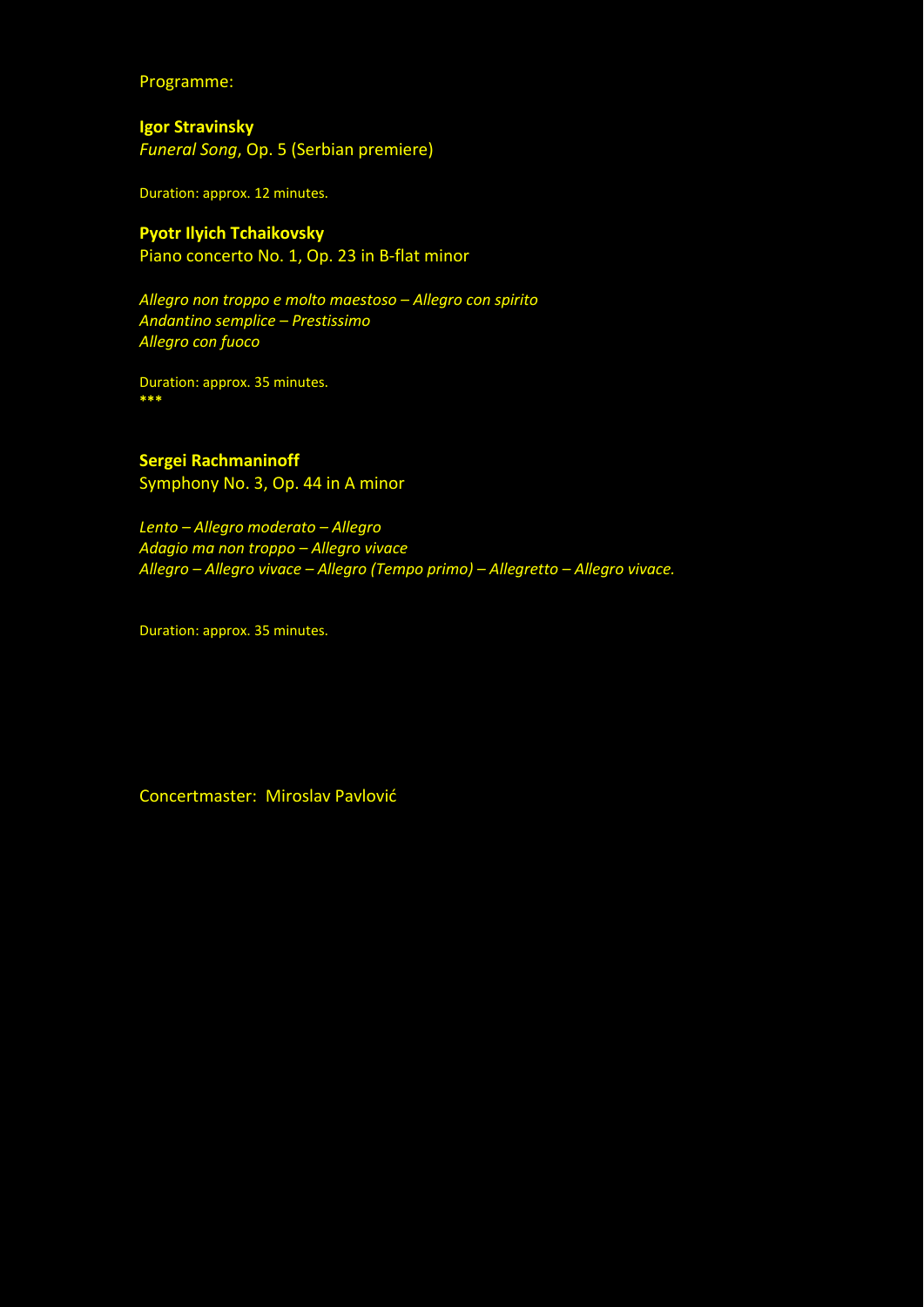One of the world's most significant events in musical circles in 2016 was the rediscovery of Igor Stravinsky's (1882–1971) lost composition, which went missing at the time when the composer was at the beginning of his career. *Funeral Song* was written in 1908 as a memorial tribute to the death of composer Nikolai Rimsky-Korsakov, Igor Stravinsky's teacher and close friend. The piece was performed the first time in the following year, 1909, and then it was lost during the Russian Revolution. In the ensuing years, Stravinsky talked highly about this piece, referring to it as the precursor to his early masterpieces – the ballets *The Firebird* and *The Rite of Spring*, confident that it had to still exist somewhere in Saint Petersburg's archives. The search for the long-lost score lasted longer than a century, before it was fortuitously discovered in the archives of Saint Petersburg Conservatory. Its discovery and the new premiere in 2016 attracted the attention of the whole world. The piece is scored for a large, triple-cast symphony orchestra, with all the expressive possibilities that such an ensemble enables; it includes musical odes dedicated not only to Rimsky-Korsakov, but also to other great role models admired by the young composer – Mussorgsky and Wagner. Each of the instruments take turns to solemnly present the melancholic melody, like a moving procession *placing wreaths* on the tomb of the late teacher and composer. In the current concert season, the Belgrade Philharmonic Orchestra is one of the privileged orchestras which have been given exclusive right to include the *Funeral Song* in their repertoires for the first time in 2017 (the others being the Berlin Philharmonic Orchestra, the Orchestre national de France, the Czech National Symphony Orchestra and the Philharmonia Orchestra London).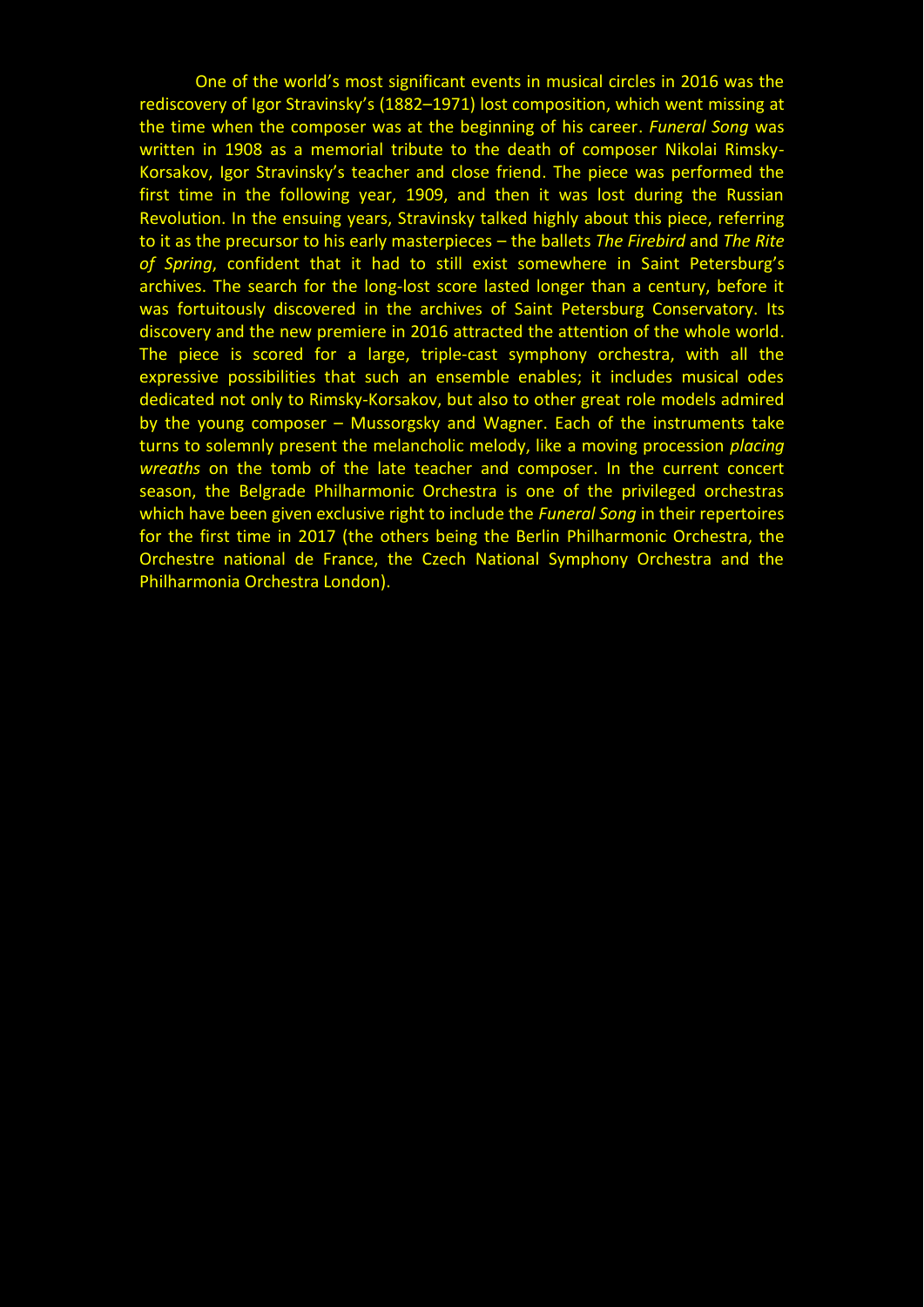Pyotr Ilyich Tchaikovsky (1840–1893) began his work on the Piano Concerto No 1 in the winter of 1874. When he presented the work to his former mentor and a Moscow Conservatory teacher Nikolai Rubinstein, the two men had a fierce argument. Among other things, Rubinstein was primarily annoyed by the fact that the piece violated a few established rules of the genre and structure. The criticism often indicated his 'clumsy' proportions: the first movement was almost twice as long as the next two combined. The lush romantic melody that carved the concerto into the musical memory of the general population is presented at the very beginning, and never again. The lyric second movement is abruptly interrupted with a contrasting *prestissimo* section, simulating an inserted scherzo movement*.*  However, the audience was not bothered by all these transgressions of composing rules and, shortly after the world premiere in Boston in 1875, when the solo was played by Hans von Bülow, the piece was included in the repertoires of many a renowned pianist, and has lived until the present day as Tchaikovsky's best known piano concerto. For years after the Boston premiere, Rubinstein had tried to repair the seriously damaged friendship with Tchaikovsky by subsequently including the piece in his repertoire and performing it until his death.

The third and final symphony by Sergei Rachmaninoff (1873-1943) was written 30 years after his previous composition of this genre, and was premiered in 1936. Althrough the critical reception was not warm, the composer was very proud of the piece, hoping that the world would come to understand it after a certain time and perceive all its merits. As if it were a prophecy, his wishes came true  $-30$  years after the unsuccessful premiere by the Philadelphia Orchestra under Leopold Stokowski, Symphony No 3 had it renaissance on the concert stages, which it still enjoys today. The work opens with a musical motto played by clarinets, French horns and cellos, which would return in each of the three movements and thus round off the composition. The second movement incorporates two opposing moods, delivered as two submovements – lyric and dancing. The finale is marked by Russian folk melodies and rhythms, which has brought the overall designation of the piece as Rachmaninoff's most expressively Russian symphony*.* This specific quality is exactly what lies in the heart of the Third Symphony, the piece that embodies the composer's nostalgia for the great Romantic era that seemed distant and forgotten in 1936, as well as the nostalgia for his homeland, which he was aware at that time that he had left forever.

Tisa Jukić \*

The next concert of the Belgrade Philharmonic Orchestra's *Fire* series is scheduled on Friday, **15 December 2017**, 8pm at the Ilija M. Kolarac Foundation.

Conductor: **Michail Jurowski** Soloist: **Narek Hakhnazaryan,** cello **Collegium Musicum** Academic Choir

R. Schumann: Faust, overture R. Schumann: Violoncello Concerto F. Liszt: Dante Symphony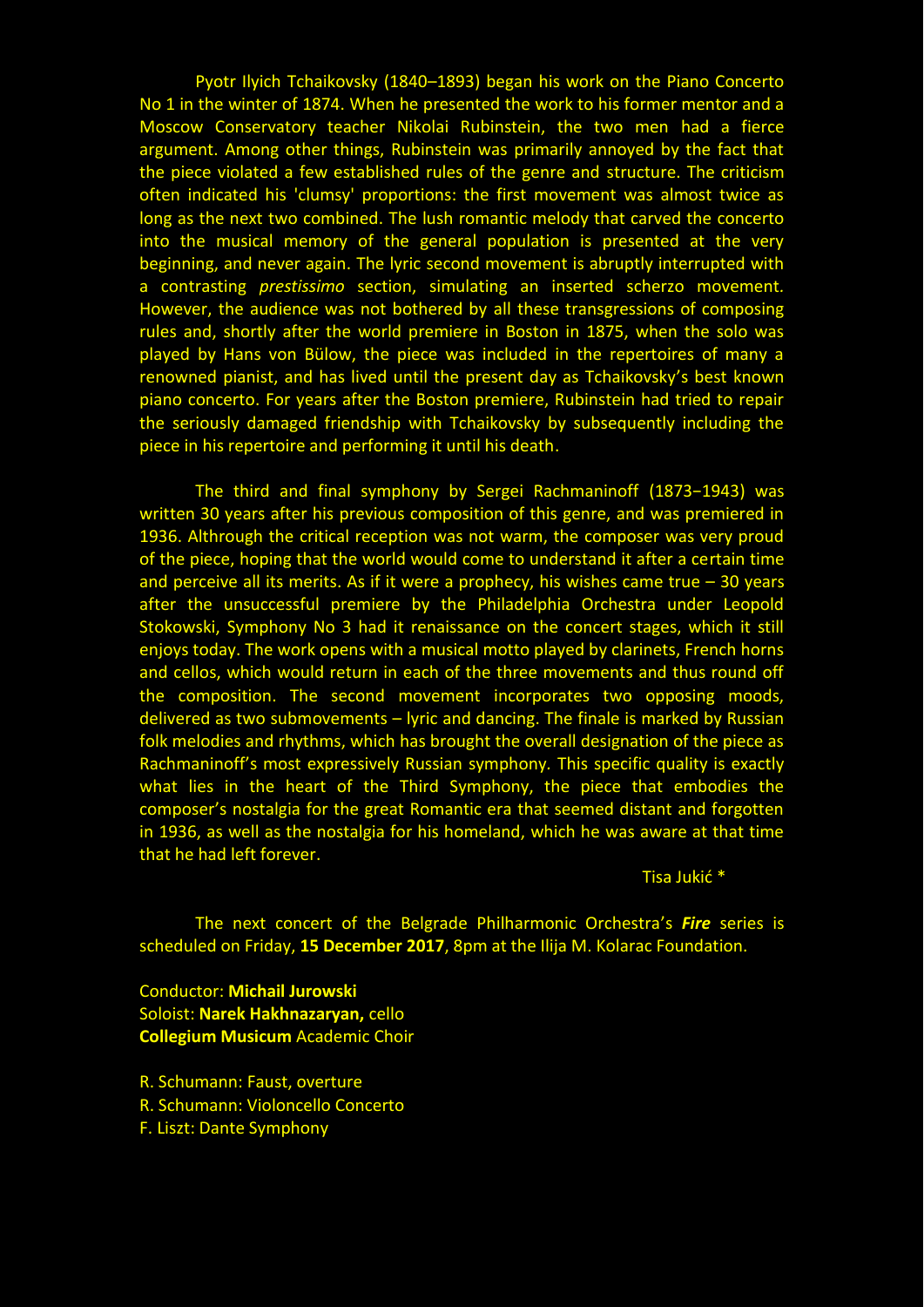Dear subscribers, ahead of each concert of the Belgrade Philharmonic Orchestra, musicologist Maja Čolović-Vasić will be giving introductory words about the pieces in the programme for that evening, at the Kolarac Music Gallery starting at 7.30pm.

Dear visitors, please turn off your mobile phones; you are also kindly reminded that taking photographs and the use of video and audio recording devices is strictly forbidden during the concerts of the Belgrade Philharmonic. We wish you a pleasant evening.

\*In the season 2017/18, the Belgrade Philharmonic Orchestra offers an opportunity to selected young musicologists to enhance their professional training by writing programme notes.

Known for his wide range of repertoire and creative programming, the distinguished Austrian conductor **Hans Graf** is one of today's most highly respected musicians.

Born near Linz, Hans Graf first studied violin and piano. After receiving diplomas in piano and conducting from the Musikhochschule in Graz, he continued his studies in Italy with Franco Ferrara and Sergui Celibadache and in Russia with Arvid Jansons. Mr. Graf has been awarded the Chevalier de l'Ordre de la Legion d'Honneur by the French government for championing French music around the world as well as the Grand Decoration of Honour in Gold for Services to the Republic of Austria. In addition to his conducting activities, he is currently a Professor of Orchestral Conducting at the University Mozarteum Salzburg.

Appointed Music Director of the Houston Symphony in 2001, Mr. Graf concluded his tenure in May 2013 and is the longest serving Music Director in the orchestra's history. He currently holds the title of Conductor Laureate. Prior to his appointment in Houston, he was the Music Director of the Calgary Philharmonic for eight seasons and held the same post with the Orchestre National Bordeaux Aquitaine for six years. He also led the Salzburg Mozarteum Orchestra from 1984 to 1994.

Hans Graf is a frequent guest with all of the major North American orchestras. His recent and upcoming guest engagements include appearances with the Cleveland and Philadelphia Orchestras, the New York and Los Angeles Philharmonics, the Boston, San Francisco and other American symphony orchestras. Mr. Graf has appeared at Carnegie Hall several times with the Houston Symphony. He and the Houston Symphony were re-invited to appear at Carnegie Hall in January 2010, at which time they presented the New York premiere of *The Planets – An HD Odyssey*, featuring the orchestra playing Holst's famous work, *The Planets*, accompanied by exclusive high definition images from NASA's exploration of the solar system.

In Europe, Mr. Graf has conducted the Vienna and London Philharmonics, Vienna Symphony, Royal Concertgebouw Orchestra and Leipzig Gewandhaus Orchestra, as well as the St. Petersburg Philharmonic, Deutsches Symphony Orchestra Berlin, Bavarian Radio Orchestra, Rotterdam Philharmonic, Budapest Festival Orchestra, Dresden Philharmonic, Danish Radio Symphony Orchestra and the Netherlands Radio Philharmonic among others. He is also a regular guest with the Sydney Symphony, Hong Kong Philharmonic and Seoul Philharmonic.

He regularly participates in the Salzburg Festival, and has also appeared at other prestigious European festivals including the Maggio Musicale Fiorentino, Bregenz and Aix en Provence. His US festival appearances include Tanglewood,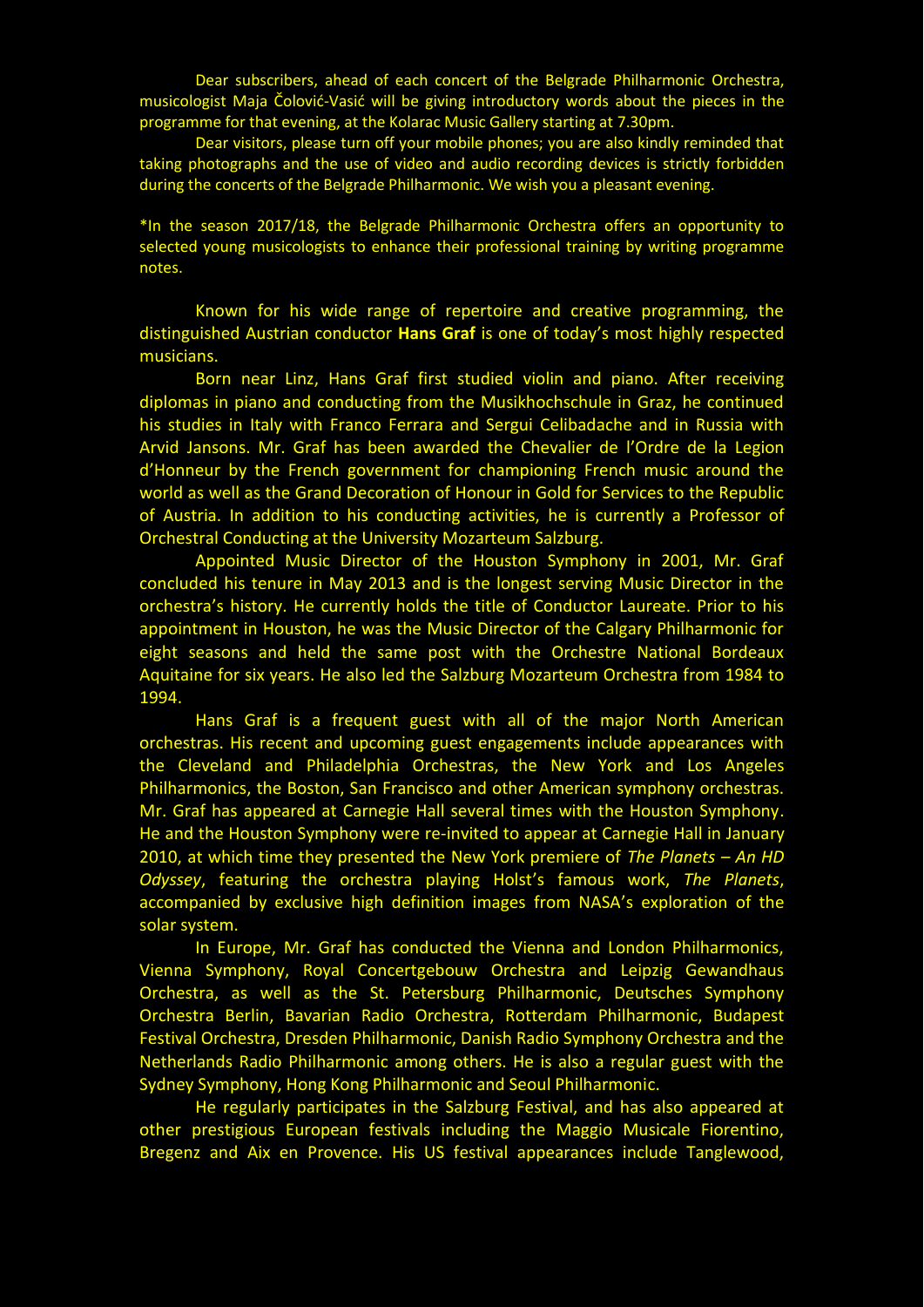Blossom Music Festival, Aspen Music Festival, Bravo! Vail Valley Music Festival and the Grant Park Music Festival in downtown Chicago.

An experienced opera conductor, Mr. Graf first conducted the Vienna State Opera in 1981 and has since led productions in the opera houses of Berlin, Munich, Paris and Rome among others. Recent opera engagements include *Parsifal* at the Zurich Opera and *Boris Godunov* at the Opera National du Rhin in Strasbourg.

Hans Graf has recorded for the EMI, Orfeo, CBC, Erato, Capriccio and JVC labels and his extensive discography includes the complete symphonies of Mozart and Schubert, the premiere recording of Zemlinsky's opera *Es war einmal* and the complete orchestral works of Dutilleux, which he recorded under the supervision of the composer with the Orchestre National Bordeaux Aquitaine for BMG Arte Nova. His recordings with the Houston Symphony include Bartok's *Wooden Prince* for Koch International; Zemlinsky's *Lyric Symphony*, Berg's *Three Pieces from the Lyric Suite* and Mahler's *Das Lied von der Erde* for Naxos; and a DVD of *The Planets - An HD Odyssey*, available through the Houston Symphony. His most recent recordings are the complete works by Paul Hindemith for viola and orchestra with Tabea Zimmermann and the Deutsches Symphony Orchestra Berlin and a live recording of *Carmina Burana* with the London Philharmonic Orchestra.

Born in Armenia into a musical family, **Sergei Babayan** began his studies there with Georgy Saradjev and continued at the Moscow Conservatoire with Mikhail Pletnev, Vera Gornostayeva and Lev Naumov. Following his first trip outside the USSR in 1989, he won consecutive  $1<sup>st</sup>$  prizes at several major international competitions including the Robert Casadesus International Piano Competition (renamed the Cleveland International Piano Competition), the Hamamatsu Piano Competition and the Scottish International Piano Competition.

Babayan has collaborated with such conductors as Yuri Temirkanov, Neeme Järvi, Hans Graf, David Robertson, Tugan Sokhiev and Kazimierz Kord among others. Over the years Babayan has performed with Valery Gergiev numerous times to great critical acclaim, including appearances at the international festival Stars of the White Nights, the Moscow Easter Festival, the Barbican with Gergiev conducting the London Symphony Orchestra, St Petersburg's Mariinsky Theatre, the Great Hall of the Moscow Conservatoire, the Théâtre des Champs Élysées in Paris, the Salzburg Festival and the Rotterdam Philharmonic-Gergiev Festival where Babayan was Artistin-Residence. Babayan performs with the world's most prominent orchestras, including the London Symphony, the Cleveland Orchestra, the Mariinsky Orchestra, the Warsaw Philharmonic, the BBC Scottish Symphony Orchestra, the Orchestre National de Lille, the Detroit Symphony Orchestra, the Baltimore Symphony Orchestra and the New World Symphony (Miami).

His engagements and tours have brought him to preeminent international concert venues including the Salle Gaveau in Paris, Wigmore Hall in London, Carnegie Hall in New York, the Warsaw Philharmonic, Severance Hall in Cleveland, the Mariinsky Theatre in St Petersburg, the Herkulessaal in Munich, the Liederhalle in Stuttgart, the Meistersingerhalle in Nuremberg, the Konzerthaus in Berlin, the Brahms-Saal in Karlsruhe, the Beethovenhalle in Bonn, the Philharmonie in Essen, the Rudolfinum-Dvořák Hall in Prague and Victoria Hall in Geneva. Babayan's performances have been broadcast by WQXR, WCLV, Radio France, Polish Radio and Television, BBC TV, NHK Satellite Television and Medici TV.